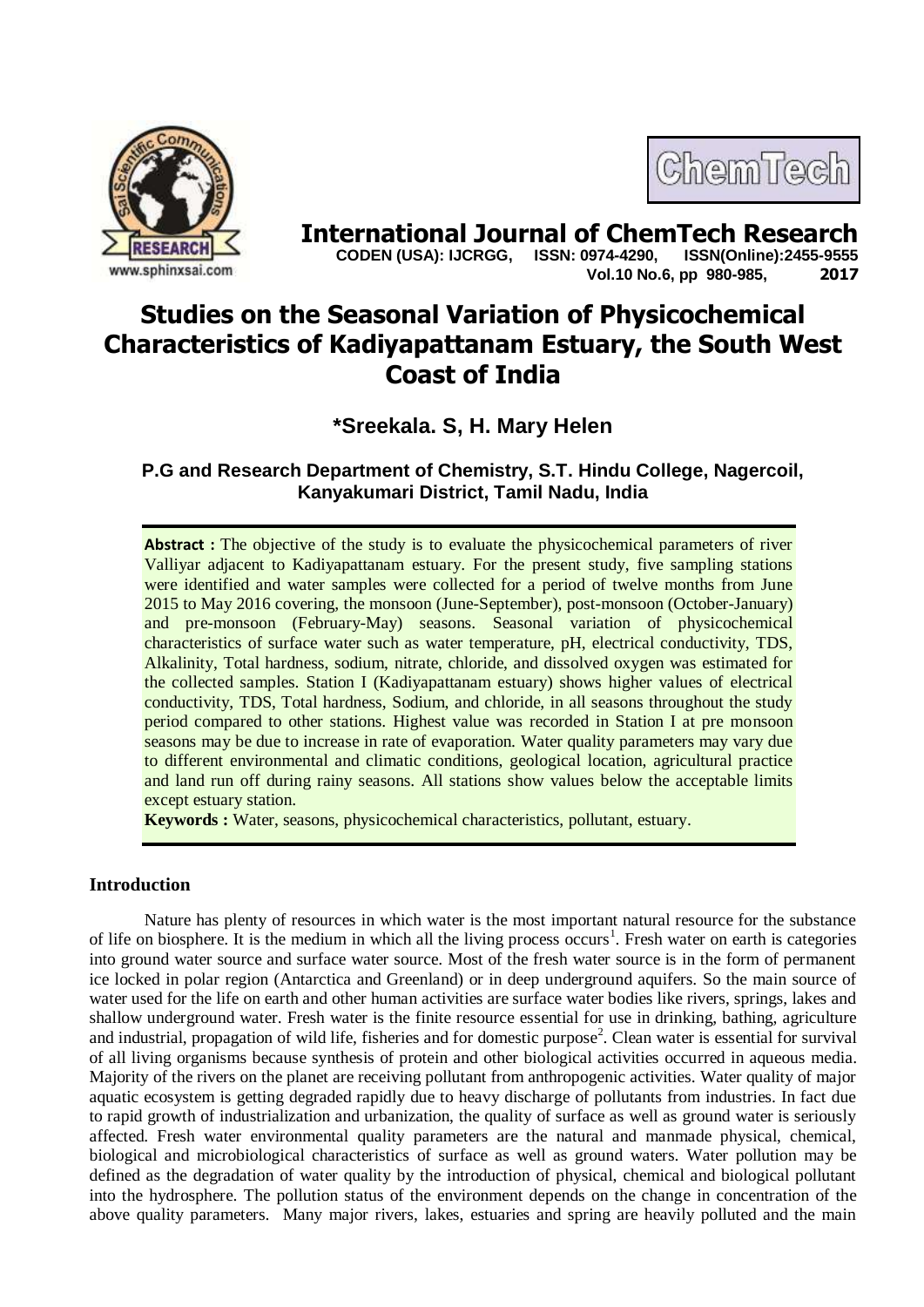source includes chemical discharges, untreated sewage and industrial effluence, and agrochemical waste that runoff from agricultural field.

The objective of the present study was to analyse the physicochemical characteristics of Kadiyapattanam estuary, where river Valliyar conflicts with Arabian Sea the South west coast of India.

#### **Description of Study Area**

Kanyakumari district is a coastal district situated at the southernmost tip of India. It is situated between $77^0$ 15'and  $77^0$ 36'east latitude and  $8^0$ 03'and  $8^0$ 35' north longitude. This district receives rain fall during monsoon seasons, both south west (June to September) and north east monsoon (October to December). Rivers also collects maximum amount of water during monsoon season and get flooded. Kadiyapattanam is one of the minor estuaries in Kanyakumari District. Valliyaris the one of the main river systems in the district. Valliyar along with its tributary Thoovalar originates from Velimalai Hills in Western Ghats and travels about 29kms before entering into Arabian Sea through Kadiyapattanam estuary. Station 1 Kadiyapattanam Estuary is the bar mouth of the river Valliyar.Kadiyapattanam estuary situated about 32 kilometers northwest of Cape Comorin falling within the latitude  $8^{\circ}12^1$ N and longitude  $77^{\circ}29^1$ E and  $77^{\circ}31^1$ E. Natural radiation levels in this region are higher than normal which are believed to be emitted from the rich deposits of the monazite bearing beach sands. Station II Manavalakurichi Bridge is situated approximately 2kms from estuary station. Station III Thiruninarkurichi is a very beautiful place situated 3kms away from station II. The surrounding area of this location is mainly agriculture field. Station IV Keezhekalkurichi is situated approximately 4.5kms away from station III. In this station where it's tributary Thoovalar joins with Valliyar. Station V Puliyoorkurichi is situated approximately 3kms away from station IV.

#### **Materials and Methods**

To study the seasonal variation of physicochemical characteristics of river Valliyar adjacent to Kadiyapattanam estuary was selected. For the present study, five different locations was selected and water is collected for a period of twelve months from June 2015 to May 2016 covering the monsoon (June-September), post-monsoon (October-January) and pre-monsoon (February-May) seasons. Samples from 5 selected stations were collected in pre cleaned two liter plastic bottles every month. Collection of samples was done between 8am and10am every month. Physicochemical characteristics such as water temperature, pH, electrical conductivity, TDS, Alkalinity, Total hardness, sodium, nitrate, chloride, and dissolved oxygen were estimated for the collected samples following standard methods and procedures.<sup>3-5</sup> Water temperature is measured on site using thermometer. The pH of the sample is measured using calibrated pH meter and conductivity meter is used for measuring electrical conductance. Alkalinity is determined using volumetric method following mixed indicator system. Total hardness is estimated using EDTA method. Concentration of sodium is determined using flame photometric method. Chloride content in the water sample is measured by Argentometric method and dissolved oxygen by Winkler's method.

#### **Results and Discussion**

The present investigation deals with the study of seasonal variation of physicochemical characteristic of kadiyapattanam estuary. To carry out the work 5 different stations were selected and samples were collected throughout the year from June 2015 to May 2016. Results obtained for water samples at 5 different stations were represented in the tables listed below. The result observed was compared with the standards specified for surface waters<sup>6, 7</sup>. Some parameter in station I show higher values and this may be due to weathering of rocks, anthropogenic activities or surface runoff of water during rainy season. Seasonal variation depends on local rain fall, tidal incursion and fresh water inflow $8$ .

Seasonal Variation of water temperature at five different stations during three seasons is shown in table I. Lowest value of water temperature  $(26.5^{\circ}\text{C})$  was recorded at station I kadiyapattanam estuary in the post monsoon season and highest water temperature  $(27.8^{\circ}\text{C})$  at station V in the pre-monsoon season. The pH is the measure of hydrogen ion (H<sup>+</sup>) concentration of a solution. It is the measure of the intensity of acidity or alkalinity of the sample. A seasonal variation of pH is shown in the table 2. The pH of water samples ranges from 6.9 to 7.47. Due to the mixing of fresh water with sea water, the estuary station shows slightly alkaline pH,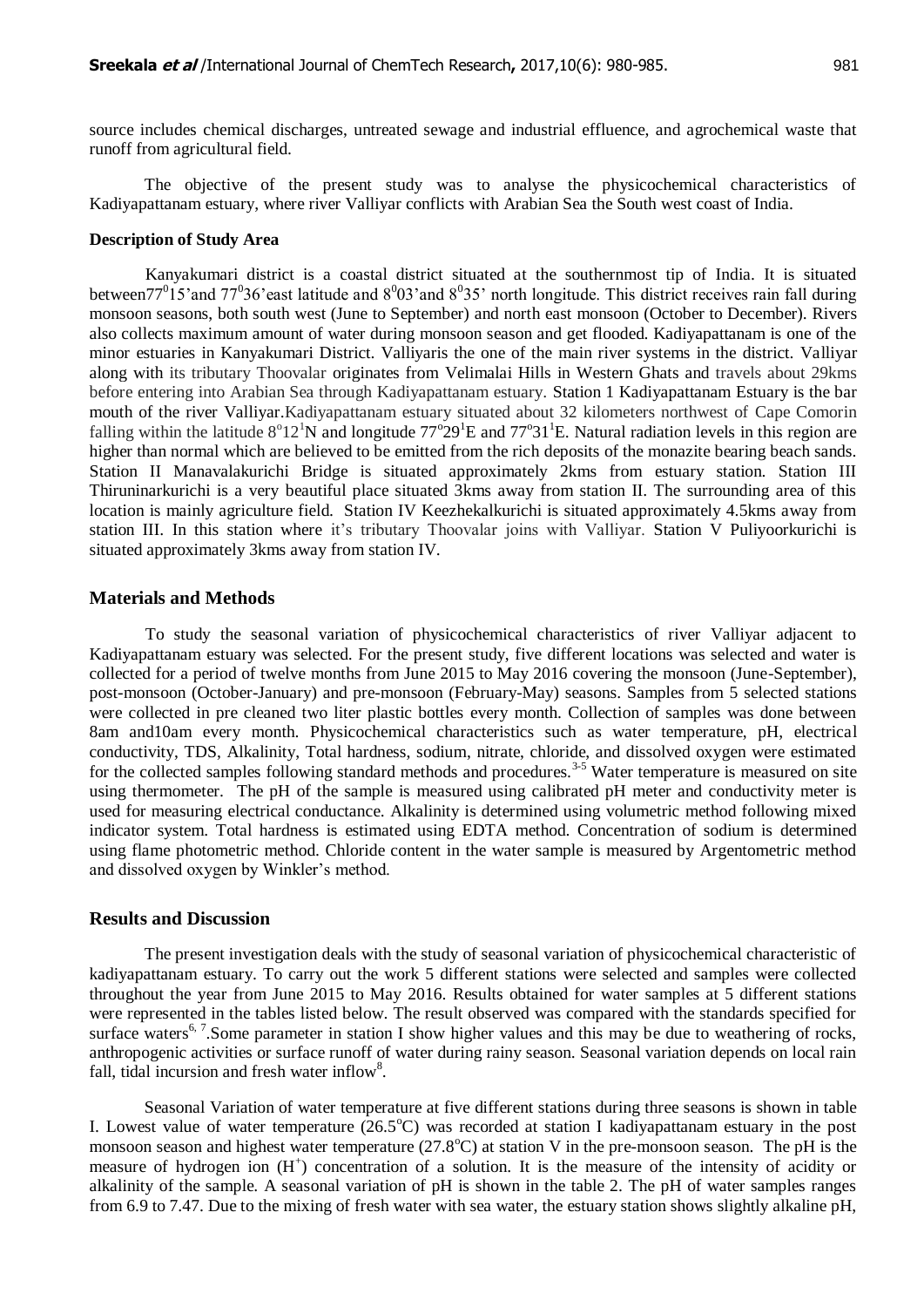the highest value (7.47) is observed at station I in pre-monsoon season and lowest (6.9) at station IV in monsoon season. Conductivity measurement gives an idea about the ionic concentration of water samples. Seasonal Variation of Electrical Conductivity at different stations is shown in Table-3. In the present study the highest value (6,830.5µS/cm) of electrical conductivity was observed in samples from station (I) Kadiyapattanam estuary in pre-monsoon season. Station I shows higher values in all seasons compared to other stations. Lowest value (137.25  $\mu$ S /cm) was observed in station V in the monsoon season. Higher conductivity values obtained for estuary station may be due evaporation, high salinity or variation in the discharge of river water. Number of studies explained the higher values of electrical conductivity in estuaries  $(9, 10)$ . Seasonal variation of Total dissolved solids content in the water samples of different stations is shown in the table-4. TDS is the presence of dissolved minerals in water samples. The present study indicates higher values of TDS in the station I (4,965.25 mg/l) in the pre-monsoon season. The lowest value (90.5 mg/l) was seen in station V in the monsoon season. There are number of studies which indicate higher values of TDS in estuaries<sup>11</sup> during pre-monsoon season.

| <b>Stations</b> | <b>Monsoon</b> (average of 4)<br>months) | Post-<br>monsoon(average of 4<br>months) | <b>Pre-monsoon</b> (average<br>of 4 months) $\mathrm{^{\circ}C}$ |
|-----------------|------------------------------------------|------------------------------------------|------------------------------------------------------------------|
|                 | 26.7                                     | 26.5                                     |                                                                  |
|                 | 26.9                                     | 26.8                                     | 27.4                                                             |
| Ш               | 27                                       | 27.2                                     | 27.5                                                             |
| ľV              | 27.2                                     | 27.5                                     | 27.7                                                             |
|                 | 27.2                                     | 273                                      | 27.8                                                             |

**Table -1 Seasonal Variation of water temperature in <sup>o</sup>C**

### **Table-2 Seasonal Variation of pH**

| <b>Stations</b>   | <b>Monsoon</b> (average<br>of 4 months) | Post-<br>monsoon(average of 4<br>months) | Pre-monsoon (average<br>of 4 months) |
|-------------------|-----------------------------------------|------------------------------------------|--------------------------------------|
| <b>Station I</b>  | 7.24                                    | 7.10                                     | 7.47                                 |
| <b>Station II</b> | 7.07                                    | 7.05                                     | 7.00                                 |
| Station III       | 7.00                                    | 6.98                                     | 7.00                                 |
| <b>Station IV</b> | 6.90                                    | 7.06                                     | 7.01                                 |
| <b>Station V</b>  | 6.97                                    | 6.92                                     | 6.93                                 |

### **Table-3 Seasonal Variation of Electrical Conductivity (µS/cm)**

| <b>Stations</b>    | <b>Monsoon</b> (average<br>of 4 months) | Post-<br>monsoon(average of<br>4 months) | <b>Pre-monsoon</b> (average)<br>of 4 months) |
|--------------------|-----------------------------------------|------------------------------------------|----------------------------------------------|
| <b>Station I</b>   | 1,890.50                                | 1,014.00                                 | 6,830.50                                     |
| <b>Station II</b>  | 190.75                                  | 212.25                                   | 262.75                                       |
| <b>Station III</b> | 173.75                                  | 184.00                                   | 243.50                                       |
| <b>Station IV</b>  | 151.75                                  | 274.00                                   | 218.75                                       |
| <b>Station V</b>   | 137.25                                  | 169.00                                   | 225.75                                       |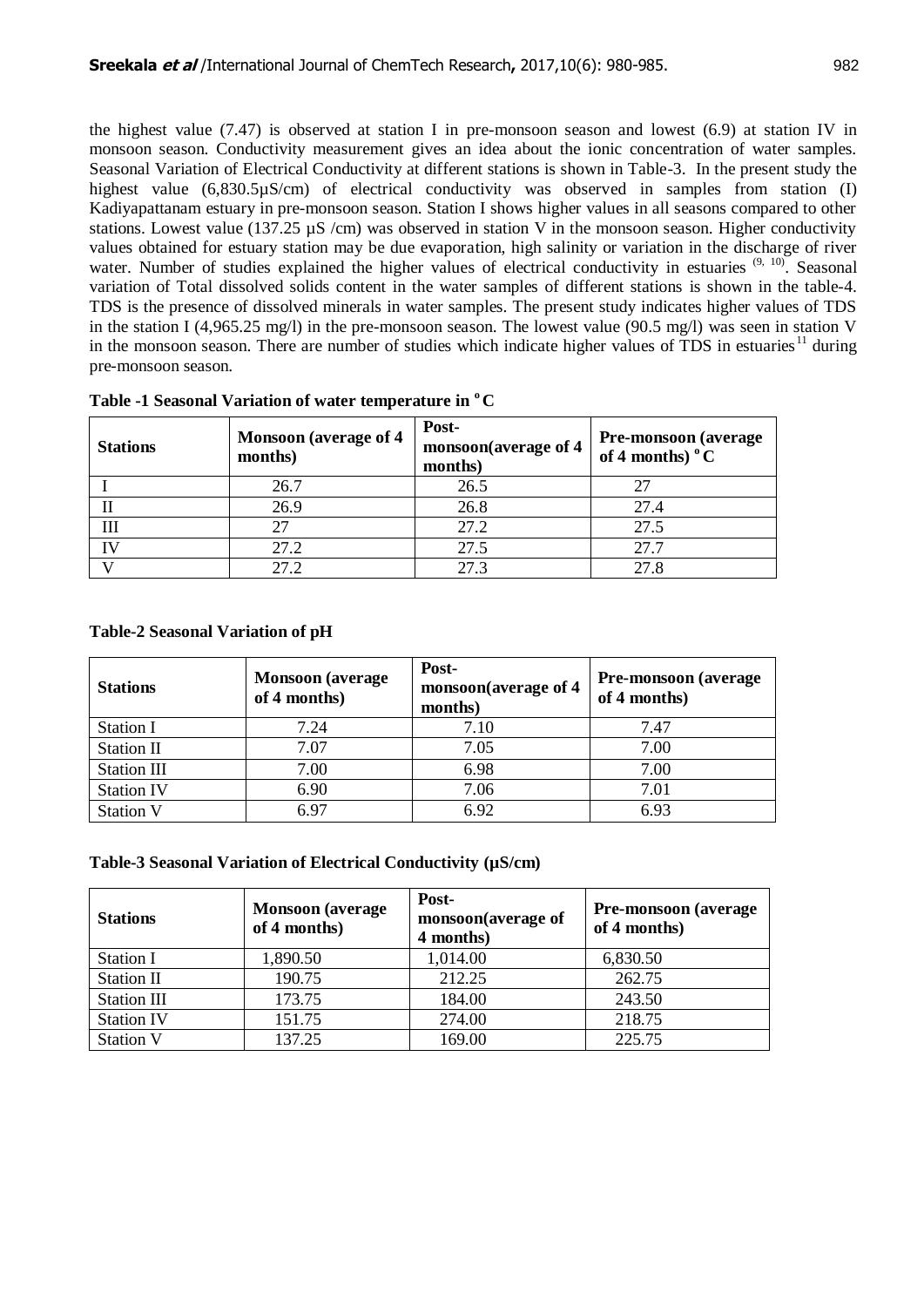| <b>Stations</b>    | <b>Monsoon</b> (average<br>of 4 months) | Post-monsoon<br>(average of 4 months) | <b>Pre-monsoon</b> (average)<br>of 4 months) |
|--------------------|-----------------------------------------|---------------------------------------|----------------------------------------------|
| Station I          | 1,283.25                                | 715.25                                | 4,965.25                                     |
| <b>Station II</b>  | 126.25                                  | 140.00                                | 173.50                                       |
| <b>Station III</b> | 114.50                                  | 121.50                                | 160.75                                       |
| <b>Station IV</b>  | 100.00                                  | 180.75                                | 259.75                                       |
| <b>Station V</b>   | 90.50                                   | 111.50                                | 148.75                                       |

## **Table-4 Seasonal Variation of TDS (mg/l)**

## **Table-5 Seasonal Variation of alkalinity (mg/l)**

| <b>Stations</b>    | <b>Monsoon</b> (average<br>of 4 months) | Post-monsoon<br>(average of 4 months) | Pre-monsoon (average<br>of 4 months) |
|--------------------|-----------------------------------------|---------------------------------------|--------------------------------------|
| <b>Station I</b>   | 47.5                                    | 40                                    |                                      |
| <b>Station II</b>  | 32                                      | 38                                    | 35.5                                 |
| <b>Station III</b> | 28.5                                    | 36                                    |                                      |
| <b>Station IV</b>  | 26.5                                    | 41                                    | 45.5                                 |
| <b>Station V</b>   | 25                                      | 33                                    |                                      |

## **Table-6 Seasonal Variation of total hardness (mg/l)**

| <b>Stations</b>   | <b>Monsoon</b> (average<br>of 4 months) | Post-monsoon<br>(average of 4 months) | <b>Pre-monsoon</b> (average<br>of 4 months) |
|-------------------|-----------------------------------------|---------------------------------------|---------------------------------------------|
| Station I         | 415.75                                  | 207.75                                | 1,633.50                                    |
| <b>Station II</b> | 58.00                                   | 48.00                                 | 62.50                                       |
| Station III       | 50.00                                   | 44.00                                 | 68.00                                       |
| <b>Station IV</b> | 42.50                                   | 64.00                                 | 83.00                                       |
| <b>Station V</b>  | 39.50                                   | 51.00                                 | 55.00                                       |

### **Table-7 Seasonal Variation of sodium (mg/l)**

| <b>Stations</b>   | <b>Monsoon</b> (average<br>of 4 months) | Post-monsoon<br>(average of 4 months) | <b>Pre-monsoon</b> (average<br>of 4 months) |
|-------------------|-----------------------------------------|---------------------------------------|---------------------------------------------|
| Station I         | 215.25                                  | 101.25                                | 873.00                                      |
| <b>Station II</b> | 14.50                                   | 22.75                                 | 25.50                                       |
| Station III       | 15.50                                   | 19.25                                 | 21.25                                       |
| <b>Station IV</b> | 14.75                                   | 30.25                                 | 43.25                                       |
| <b>Station V</b>  | 12.50                                   | 13.75                                 | 24.25                                       |

#### **Table-8 Seasonal Variation of nitrate (mg/l)**

| <b>Stations</b>    | <b>Monsoon</b> (average<br>of 4 months) | Post-monsoon(average<br>of 4 months) | <b>Pre-monsoon</b> (average)<br>of 4 months) |
|--------------------|-----------------------------------------|--------------------------------------|----------------------------------------------|
| <b>Station I</b>   | 1.50                                    | 2.25                                 | 1.50                                         |
| <b>Station II</b>  | 1.50                                    | 2.25                                 | 2.00                                         |
| <b>Station III</b> | 1.50                                    | 2.50                                 | 1.75                                         |
| <b>Station IV</b>  | 1.25                                    | 1.75                                 | 2.00                                         |
| <b>Station V</b>   | 0.00                                    | l.50                                 | 1.50                                         |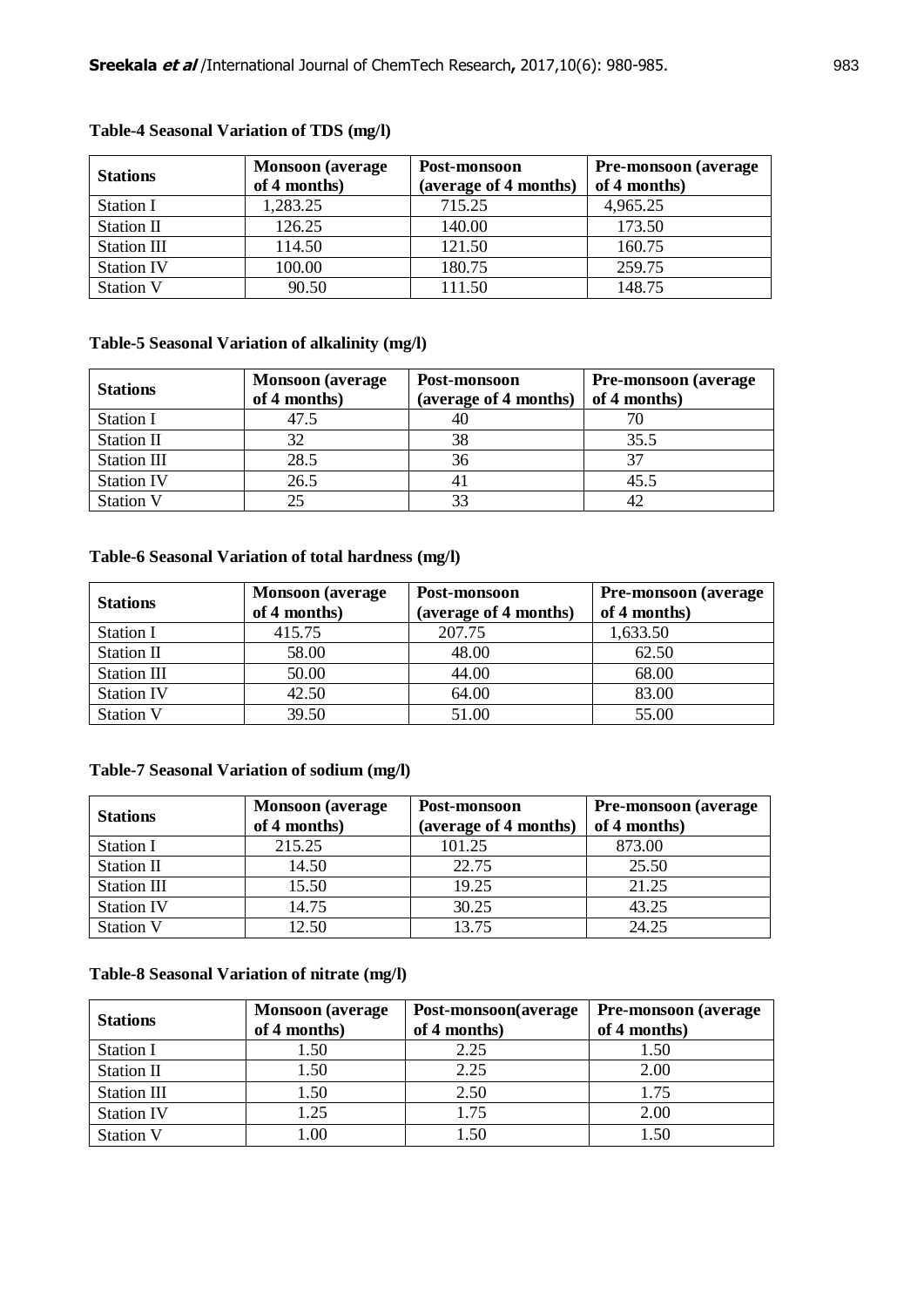| <b>Stations</b>    | <b>Monsoon</b> (average of<br>4 months) | Post-monsoon(average<br>of 4 months) | <b>Pre-monsoon</b> (average)<br>of 4 months) |
|--------------------|-----------------------------------------|--------------------------------------|----------------------------------------------|
| <b>Station I</b>   | 695.00                                  | 283.25                               | 1,816.00                                     |
| <b>Station II</b>  | 38.50                                   | 38.00                                | 50.00                                        |
| <b>Station III</b> | 38.00                                   | 32.50                                | 49.00                                        |
| <b>Station IV</b>  | 29.50                                   | 45.00                                | 49.50                                        |
| <b>Station V</b>   | 28.50                                   | 32.00                                | 40.00                                        |

#### **Table-9 Seasonal Variation of chloride (mg/l)**

#### **Table-10 Seasonal Variation of dissolved Oxygen (mg/l)**

| <b>Stations</b>    | <b>Monsoon</b> (average of<br>4 months) | Post-monsoon(average<br>of 4 months) | <b>Pre-monsoon</b> (average)<br>of 4 months) |
|--------------------|-----------------------------------------|--------------------------------------|----------------------------------------------|
| <b>Station I</b>   | 5.00                                    | 6.60                                 | 6.25                                         |
| <b>Station II</b>  | 5.48                                    | 6.80                                 | 6.85                                         |
| <b>Station III</b> | 6.28                                    | 6.88                                 | 6.90                                         |
| <b>Station IV</b>  | 5.60                                    | 6.83                                 | 6.80                                         |
| <b>Station V</b>   | 6.60                                    | 6.93                                 | 6.75                                         |

 Seasonal Variation of alkalinity in the water samples of different stations is shown in the table-5. Lowest value of alkalinity (25mg/l) was recorded at station V in monsoon season and the highest value (70mg/l) of alkalinity was recorded at station I in the pre-monsoon season. Alkalinity observed for different station at the three seasons shows that all the values are under acceptable limit. Hardness is due to the presence of bicarbonate, chloride and sulphate of calcium and magnesium ion. Seasonal variation of total hardness of water samples at three seasons were shown in table-6. The highest value (1633.5mg/l) of total hardness is found in station (I) kadiyapattanam estuary in pre-monsoon season and lowest value of hardness (39.5mg/l) was seen at station V during monsoon season. Estuary station shows higher values in all three seasons. Weathering of salt deposit rocks, which are in contact with water are the natural source of sodium. Seasonal variation of concentration of sodium in water samples at three seasons were shown in table-7. The seasonal variation shows higher values (873 mg/l) in station (I) in pre-monsoon season and lowest value of sodium (12.5 mg/l) was seen at station V during monsoon season. Station I Kadiyapattanam estuary shows higher values in all seasons compared to other stations. Nitrate mainly enters into the water body from nitrogenous fertilizers used in the agricultural land by surface runoff. Seasonal variation of nitrate in water samples at three seasons at five different stations were shown in table-8. The highest value of nitrate (2.5mg/l) is found in station (III) in postmonsoon season and lowest value of nitrate (1mg/l) was seen at station V during monsoon season. The observed values show that all are well below the acceptable limit. Seasonal variation of chloride in the water samples of different stations is shown in the table-9. Chloride was found maximum (1816 mg/l) in station I in pre-monsoon season. Lowest value of chlorine (28.5 mg/l) was observed in station V in monsoon seasons. There is an increased concentration of chloride in all seasons in station I (Kadiyapattanam estuary). This may be due to the mixing of sea water with river water. In all other stations, the seasonal variations of chloride concentrations are under permissible limit. High chloride concentration leads to corrosion and damage bridges<sup>12</sup>. Solubility of oxygen in water decreases when water temperature and salinity increases  $\frac{13}{12}$ . Seasonal Variation of dissolved Oxygen is shown in table 10. Certain concentration of dissolved oxygen is required for the support of aquatic life. Comparatively higher value (6.93 mg/l) of Dissolved Oxygen was observed in postmonsoon season in station (V) and lowest value (5mg/l) was found in station I in the monsoon season. Low value of dissolved oxygen may be due to the addition of high organic content leading to oxygen depletion.

### **Conclusion**

The present study of investigating seasonal variation of physicochemical characteristic of river Valliyar adjacent to kadiyapattanam estuary, five different stations were selected and samples were collected for a period of twelve months continuously. The result obtained indicates that station I (Kadiyapattanam estuary) shows higher values of electrical conductivity, TDS, Total hardness, Sodium, and chloride, in all seasons throughout the study period compared to other stations. Since it is an estuary station, the variations may be due to over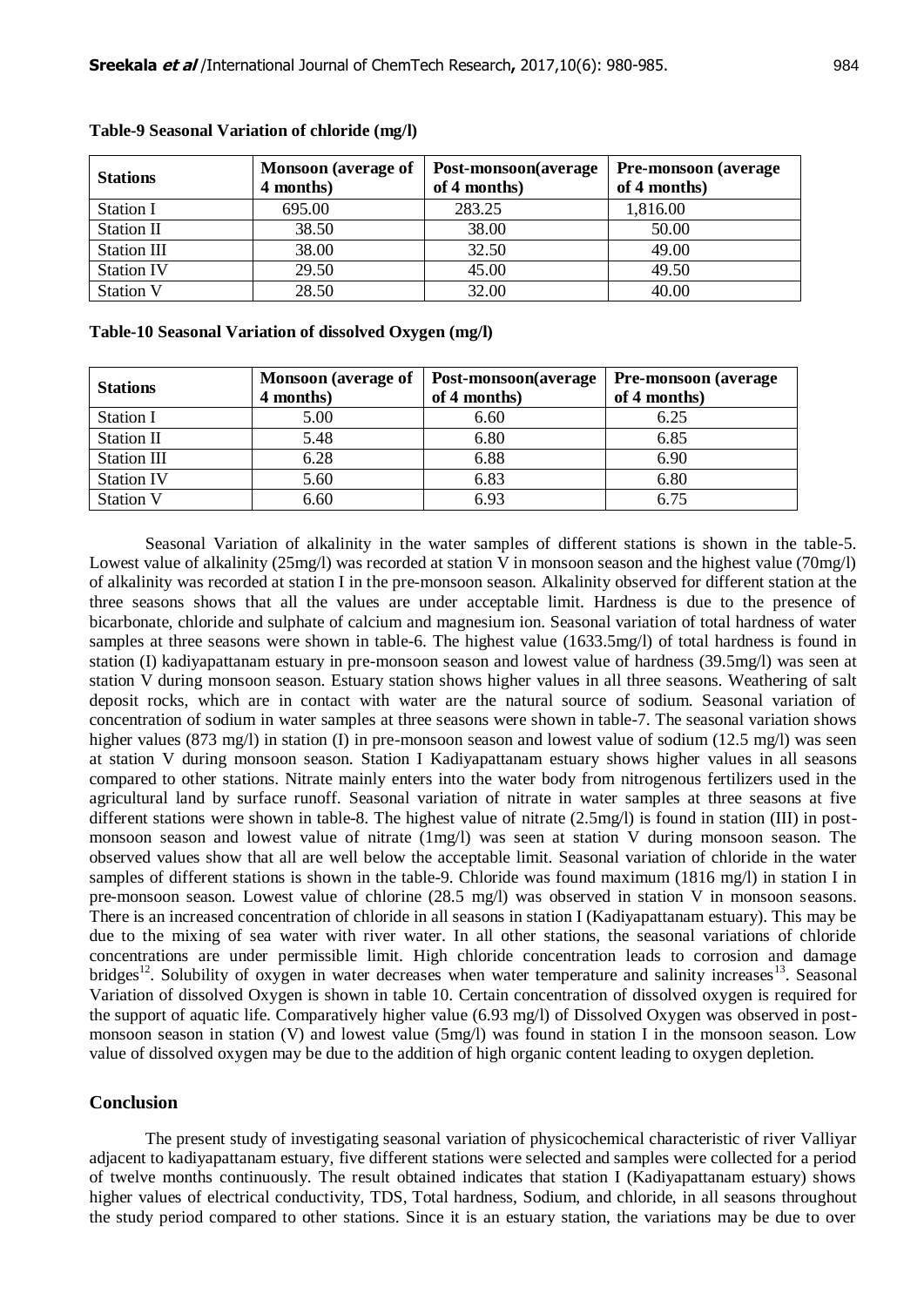mixing of sea water with fresh water. Water quality parameters vary due to different environmental conditions; geological location, modern agricultural practice and land run off during monsoon seasons. The estuarine region gets more polluted compared to other stations. Higher values obtained for Electrical conductivity, TDS, hardness, chloride and sodium in estuary station may be due natural weathering of rocks, and water pollution due to the discharge of industrial waste , use of agrochemical fertilizers and anthropogenic activities. High concentration of chloride leads to corrosion. Sewage should be properly treated before discharge in to water bodies, otherwise it will leads to serious environmental and health problems.

### **Acknowledgement**

The authors are thankful to the Management and staff of S.T. Hindu College Nagercoil, Kanyakumari District,Tamil Nadu.

### **References**

- 1. Rama Kushwaha, O.P Rai and Pradeep Mishra., Study on surface water quality of selected villages around steel and power plant IJEP 2015.,vol 35 (6) :463-468.
- 2. SmithaAsok V.,ShobhaV.,andNavami.S.S. Comparative Analysis of Physicochemical Characteristics in surface water sources. Asian Journal of Water Environment and pollution, 2010 Vol.13. No1,pp.65-71.
- 3. APHA. 2012. Standard method for examination of water and waste water. American Public Health Association, Washington
- 4. Trivedy.R.K. and P.K.Goel (1984). Chemical and biological methods for water pollution studies. Environmental Publication, India: pp(104),(1984).
- 5. Vogel AI, A text book of Quantitative Inorganic analysis including Elementary Instrumental Analysis. 4<sup>th</sup> edition. The English Language book society and langman.
- 6. BIS 2012, Indian standard for drinking water specification 10500. Bureau of Indian standards, New Delhi
- 7. WHO, Guidelines for water quality, vol.2 Health Criteria and other supporting information, Genera; WHO(1990)
- 8. Choudhury S.B.&R.C Panigraphy, Seasonal distribution and behavior of nutrients in the greek and coastal water of Gopalpur, East coast of India:MahaSagar Bull,Nati.Ins.Oceanogr;(1991), 24(2), (91-8).
- 9. MuduliBipraPrasanna, ChittaRanjan, Physico chemical properties of water collected from Dharma estuary. Environmental Science 2010, vol.3.
- 10. Prakasam,V.R., Limnological studies on Sasthamkotta lake, a freshwater Ramsar site . Indian. J. Environ.&Escoplan. 2003, 7(2): 239-242.
- 11. Chahuan.R. and Ramanathan.A.L, Evolution of water quality of Bhitarakaika mangrove ecosystem, Orissa, East coast of India, Indian journal of Marine Science,2008,37.153-158.
- 12. Kokila. P and Rathika. S Characteristics of Nutrients in the estuaries of Kanyakumari District, India, international journal of science and Engineering Research, 2015 vol.6(11). 191-198.
- 13. Saravanakumar.A, Rajkumar,.M, SeshSerebiah.J. Thivakaran. G A, "seasonal variation in physicochemical characteristics of water, sediment and soil. Texture in arid zone mangroves of kachchh Gujarat, journal of environmental biology, 2008, 29.(5).725-732.

#### **\*\*\*\*\***